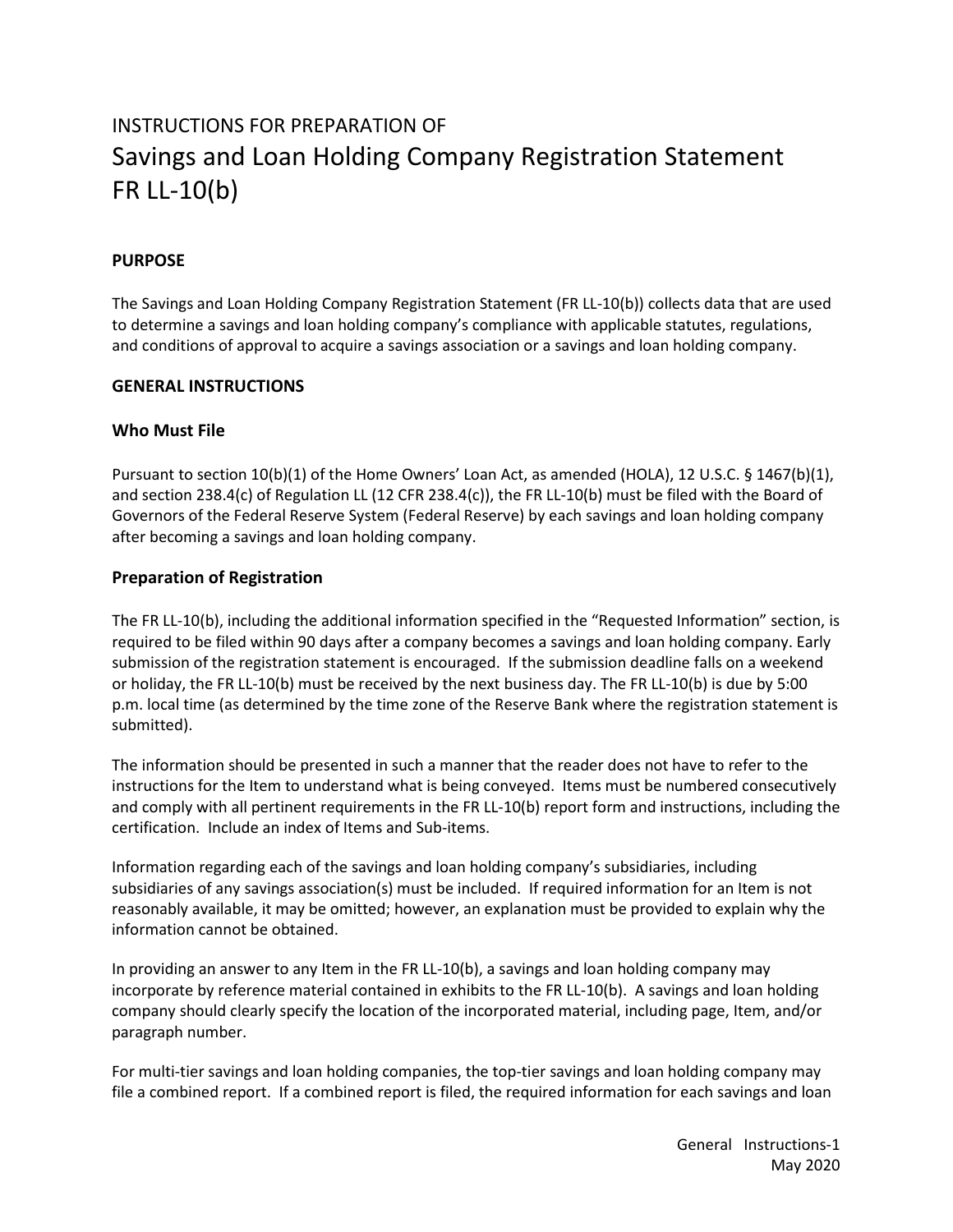holding company must be provided, and the name and address for each savings and loan holding company must be listed separately. In addition, each savings and loan holding company should execute a separate certification (see page 2 of the report form).

Reports not prepared in accordance with these instructions or not containing all required information will not be accepted for filing. Any omission or misrepresentation of material fact may result in legal sanctions.

# **Filing Requirements**

The FR LL-10(b), including exhibits, pertinent papers, and documents, must be filed in hard copy or electronically in Portable Document Format (PDF) with the appropriate Reserve Bank.

If PDF files are submitted, the PDF files must not contain security settings and all scanned images must be searchable. All required information must be included. The PDF files cannot include links to other documents (such as Securities and Exchange Commission (SEC) filings or press releases). Savings and loan holding companies should contact their district Federal Reserve Bank for more information.

The original manually signed FR LL-10(b) must be retained in the files of the savings and loan holding company and be available for inspection by the Federal Reserve.

#### **Public Information**

Registration statements are generally available to the public upon request.

A savings and loan holding company may request confidential treatment for any portion of the FR LL-10(b) if disclosure of specific commercial or financial information provided in the registration statement would likely result in substantial harm to its competitive position, or that disclosure of the submitted information would result in unwarranted invasion of personal privacy.

If a savings and loan holding company seeks to have confidential treatment accorded any information submitted as part of this FR LL-10(b), such material should be submitted as a separate file labeled ''confidential'' and accompanied by a formal request stating the reason for filing such information confidentially. The request for confidential treatment should be included as part of the confidential file.

A request for confidential treatment must discuss the justification for which confidentiality is requested and must demonstrate the specific nature of the harm that would result from public release of the information. Merely stating that competitive harm would result or that information is personal is not sufficient. The Federal Reserve may subsequently release information for which confidential treatment is requested if the Board of Governors determines that the disclosure of such information is in the public interest.

# **Definitions**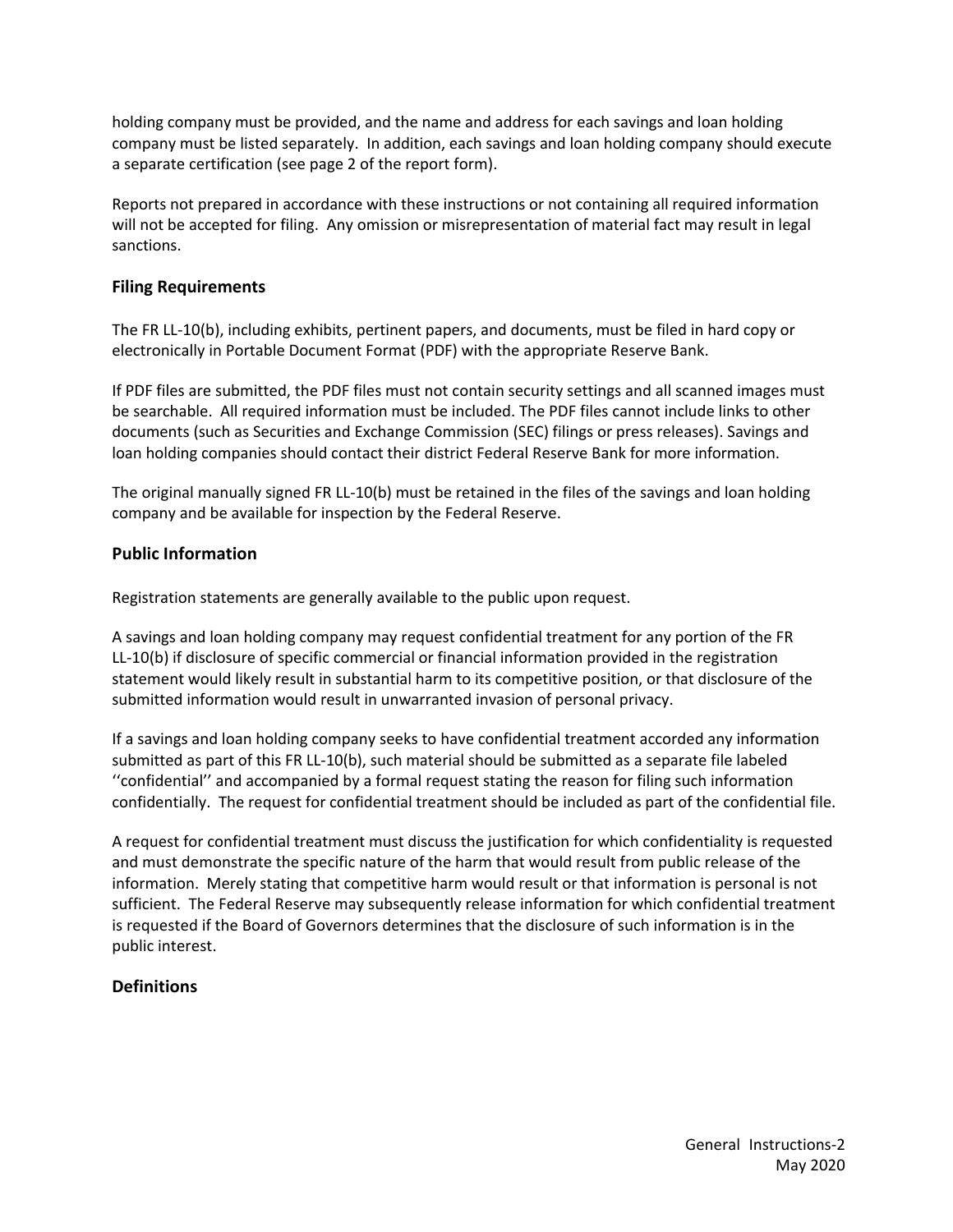The terms used in this FR LL-10(b), unless specifically defined in the instructions to an Item, have the meaning specified in Section 10 of HOLA or in the Board's Regulation LL (12 CFR Part 238) or as commonly ascribed to them in commercial and financial usage.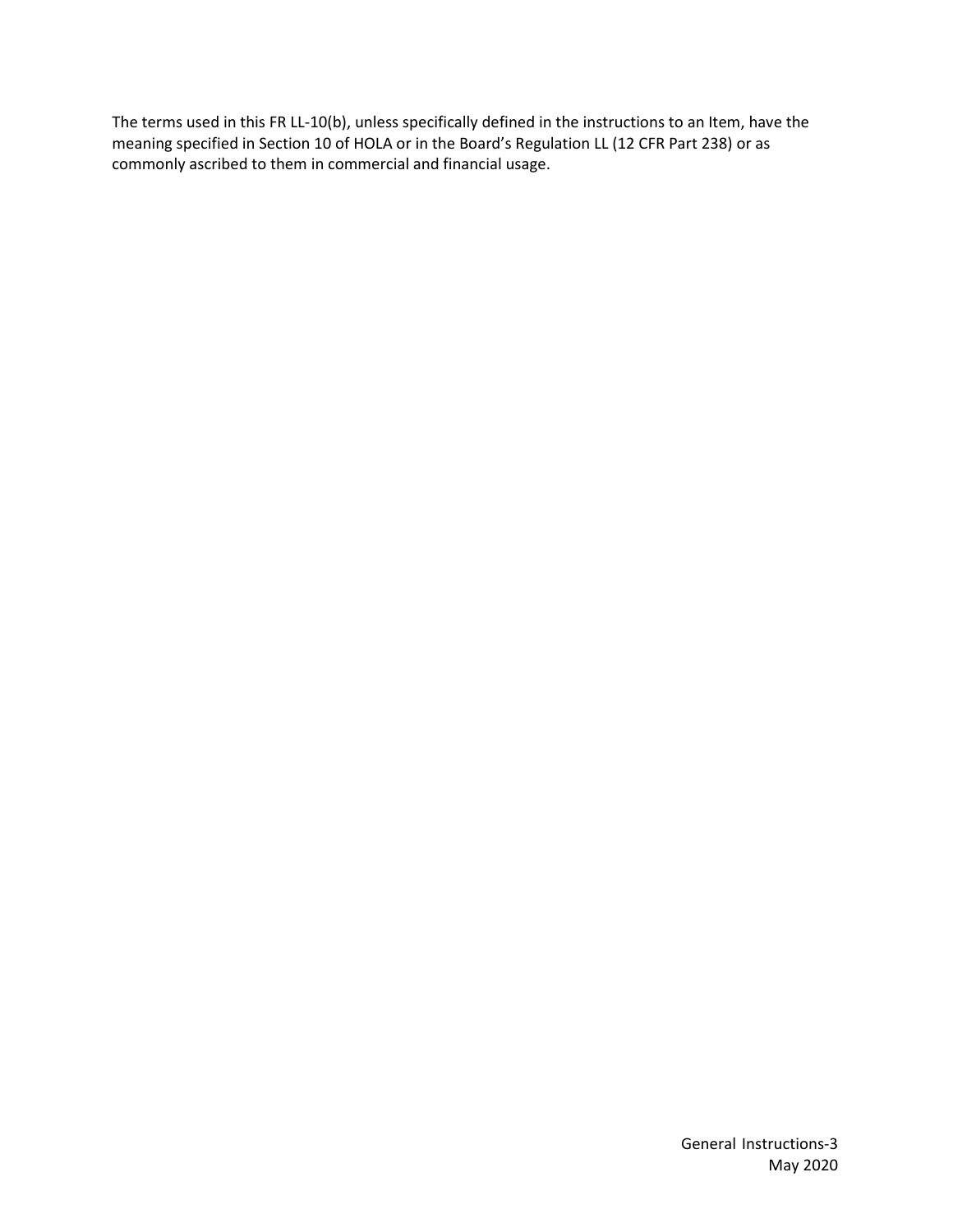# **REQUESTED INFORMATION**

# **Index of Items of the Savings and Loan Holding Company Registration Statement**

- Item 1. General Information
- Item 2. Amendments and Revisions to Information Provided in Savings and Loan Holding Company Application
- Item 3. Type of Business
- Item 4. Savings and Loan Holding Company Status and Basis of Control
- Item 5. Directors, Officers, Partners, and Trustees
- Item 6. Disposition of Control
- Item 7. Financial Statements

# **Item 1. General Information**

- A. Provide the date and jurisdiction of incorporation, organization, or creation, and describe the specific legal form in which the savings and loan holding company conducts business (*e.g.,* corporation, partnership, joint stock company, trust). If the savings and loan holding company is a trust, the following must be provided:
	- (1) the type of trust (*e.g.,* pension, profit sharing, shareholders' voting, business trust);
	- (2) the name of all trustees;
	- (3) the effective date of the trust agreement(s);
	- (4) the dates of any amendments and a copy of the amendments, if applicable (if not applicable, state so); and
	- (5) the expected date of the trust's expiration.
- B. Provide the savings and loan holding company's fiscal year-end date, and state whether the savings and loan holding company is subject to the reporting requirements of the Securities Exchange Act of 1934.
- C. Briefly describe how the registrant became a savings and loan holding company. The following must be provided for each acquired savings association or savings and loan holding company:
	- (1) acquired company's name;
	- (2) address of executive or main office;
	- (3) date of consummation of the transaction;
	- (4) type (class) of stock or other ownership interest acquired;
	- (5) number of shares or other ownership interest acquired; and
	- (6) percentage of the shares or other ownership interest acquired.
- D. Provide the following information regarding each of the savings and loan holding company's subsidiaries, including subsidiaries of any savings association(s):
	- (1) name of subsidiary;
	- (2) address of subsidiary;
	- (3) describe the nature and type of business the subsidiary conducts;
	- (4) list the subsidiary's direct parent entity(ies);
	- (5) date subsidiary was established or, if acquired, date of consummation of the transaction;